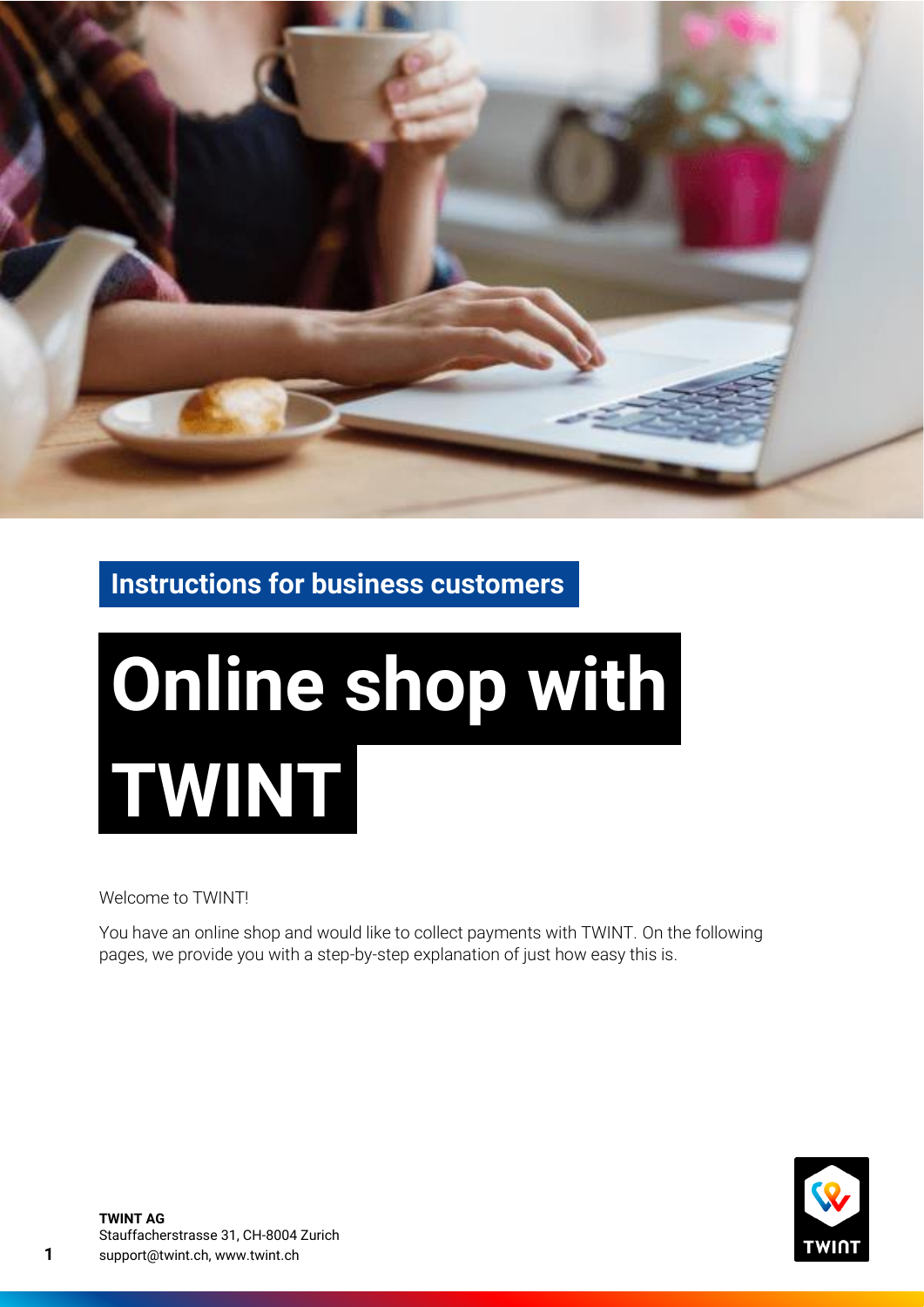# **Part 1: Register your online shop for TWINT**

Register on the TWINT merchant portal at portal.twint.ch or log in using your existing login details.

To enable you to collect payments with TWINT in your online shop, please enter a new store. This is also necessary even if you already use other TWINT products.

## How to create a new store

Select 'Online shop' on the homepage or select 'Stores' in the left-hand navigation bar and then 'Add online shop'.



Your store will be created after completing these four steps:

Basic details



Connection 2



Summary

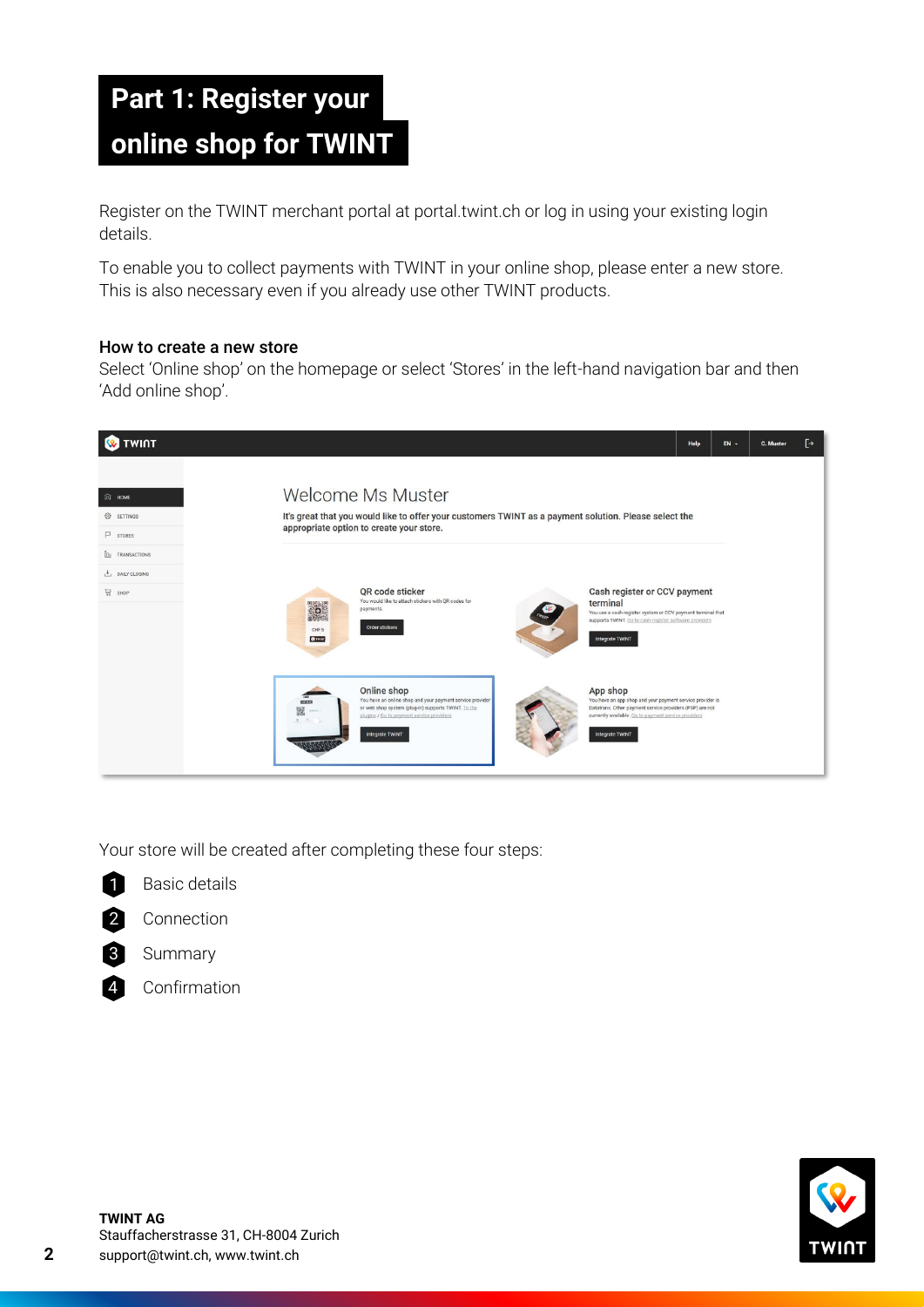## 1. Basic details

Enter the information (name, address, and logo) about your store as it is also to be displayed in the TWINT app.

## Store

These details will be displayed to your customers in the TWINT app when making payments.

#### Logo

Upload a logo to be displayed to your customers in the TWINT app when making payments. This means your customers receive a visual confirmation during the payment process and are provided with additional assurance that the payment is being made at the desired location.

## Recommended logo format

PNG or JPEG 800 x 400 px max. 300 KB

| <b>W</b> TWINT                     |                                                                                                          |                                                                                                                                                                  |                                                          | Help     | $EN -$ | C. Muster | [→ |
|------------------------------------|----------------------------------------------------------------------------------------------------------|------------------------------------------------------------------------------------------------------------------------------------------------------------------|----------------------------------------------------------|----------|--------|-----------|----|
|                                    | $\mathbb{L}$ Add online shop                                                                             |                                                                                                                                                                  | Cancel                                                   |          |        |           |    |
| $\widehat{[Q]}$ HOME               |                                                                                                          | $\overline{2}$                                                                                                                                                   |                                                          |          |        |           |    |
| <sup>3</sup> SETTINGS              | $\overline{1}$<br><b>Basic details</b>                                                                   | Connection                                                                                                                                                       | $\overline{3}$<br>$\Delta$<br>Summary<br>Confirmation    |          |        |           |    |
| $P$ stores                         |                                                                                                          |                                                                                                                                                                  |                                                          |          |        |           |    |
| <b>ID</b> TRANSACTIONS             | <b>Sector</b><br>Please enter the sector.                                                                | Category                                                                                                                                                         | Services                                                 | $\times$ |        |           |    |
| $\frac{1}{\sqrt{2}}$ DAILY CLOSING |                                                                                                          | Subcategory                                                                                                                                                      | Business Services, Not Elsewhere Classified              | $\times$ |        |           |    |
| 급 sHOP                             |                                                                                                          |                                                                                                                                                                  |                                                          |          |        |           |    |
|                                    | <b>Store</b>                                                                                             | Name of store                                                                                                                                                    | <b>TWINT</b> online shop                                 |          |        |           |    |
|                                    | These details will be displayed to users in the TWINT app (see<br>illustration below).                   |                                                                                                                                                                  |                                                          |          |        |           |    |
|                                    | Several stores? Enter each store individually under the 'Stores'                                         | Street, number (optional)                                                                                                                                        | 10<br>Online shop street                                 |          |        |           |    |
|                                    | menu item.                                                                                               | Postcode, town (optional)                                                                                                                                        | 3007<br>Bern                                             |          |        |           |    |
|                                    |                                                                                                          | Website                                                                                                                                                          | www.twint.ch                                             |          |        |           |    |
|                                    |                                                                                                          |                                                                                                                                                                  |                                                          |          |        |           |    |
|                                    | Logo (optional)<br>Please upload your company logo which will be displayed to<br>users in the TWINT app. | Important: please upload logo without<br>white edges<br>Minimum size: width 800 pixels or height<br>400 pixels<br>Formats: PNG or JPEG<br>Max. file size: 300 KB | Drag logo here or upload it                              |          |        |           |    |
|                                    |                                                                                                          |                                                                                                                                                                  | This logo may be used by TWINT for advertising purposes. |          |        |           |    |

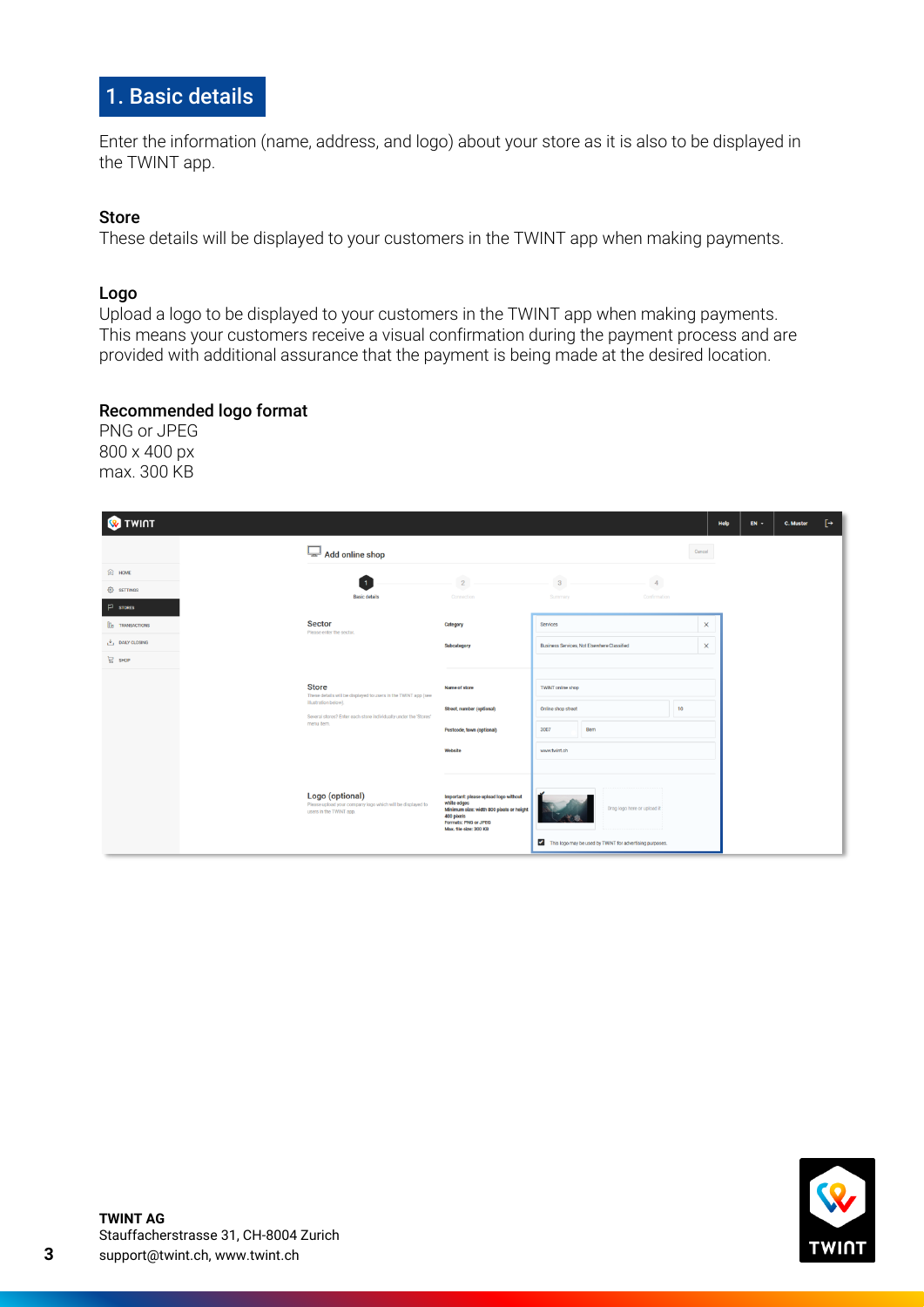

Select the connection and specify the account for the daily transfer of revenues.

## Integration

You have two different options for connecting TWINT to your online shop.



Shop plug-in: we offer a plug-in for the most popular online shop systems. The plug-in can be purchased very easily via a provider. You can generally select whether the provider should take on responsibility for the installation straight away and thus save you any additional work. List of supported online shops: [https://www.twint.ch/en/business-customers/products/plugins/](https://www.twint.ch/geschaeftskunden/produkte/plugins/)



PSP (payment service provider): if you already process payments via a payment service provider (PSP), you can also have the provider activate TWINT for you. The PSP takes on responsibility for the installation and informs you as soon as TWINT is ready to use. List of supported PSPs:

[https://www.twint.ch/en/business-customers/products/payment-service-providers/](https://www.twint.ch/geschaeftskunden/produkte/payment-service-provider/)



-`Č`

Important: is your shop system/payment service provider not on the list yet? Contact your provider for the desired integration of the TWINT payment method.

#### Credit account

To which account should we transfer your TWINT revenues? Please select an appropriate account or add an account. You can enter one account per store or use the same account for all stores.

Please note: bank statement only required if registering without a commercial register entry! For verification purposes, please upload a bank statement for the specified account. The following must be visible: company or name, address, IBAN or account number.

| <b>W</b> TWINT                                 |                                                                                                                                                        |                |                     | Help | $EN +$ | C. Muster | 「→ |
|------------------------------------------------|--------------------------------------------------------------------------------------------------------------------------------------------------------|----------------|---------------------|------|--------|-----------|----|
|                                                |                                                                                                                                                        |                | Cancel              |      |        |           |    |
| $\widehat{[a]}$ HOME                           | Add credit account<br>The TWINT income will be credited to your account one day after the payment minus the relevant transaction costs.                | $\overline{4}$ |                     |      |        |           |    |
| <b>O</b> SETTINGS                              |                                                                                                                                                        |                | Imation             |      |        |           |    |
| $P$ stores                                     |                                                                                                                                                        |                |                     |      |        |           |    |
| <b>ID</b> TRANSACTIONS<br><b>DAILY CLOSING</b> | <b>Account holder</b>                                                                                                                                  |                |                     |      |        |           |    |
| $\frac{13}{14}$ SHOP                           | <b>IBAN</b>                                                                                                                                            |                |                     |      |        |           |    |
|                                                | Country<br>CH                                                                                                                                          |                |                     |      |        |           |    |
|                                                |                                                                                                                                                        |                | $\checkmark$        |      |        |           |    |
|                                                | <b>Bank statement</b><br>Drag or click here to upload<br>Please upload a bank statement for the indicated<br>bank statement. Supported<br>₩            |                |                     |      |        |           |    |
|                                                | account for verification purposes. The following<br>formats: PDF, JPG and PNG<br>must be visible: company or name, address, IBAN<br>or account number. |                |                     |      |        |           |    |
|                                                |                                                                                                                                                        |                |                     |      |        |           |    |
|                                                |                                                                                                                                                        |                | Next<br><b>Back</b> |      |        |           |    |
|                                                |                                                                                                                                                        | Cancel<br>Save |                     |      |        |           |    |
|                                                |                                                                                                                                                        |                |                     |      |        |           |    |
|                                                |                                                                                                                                                        |                |                     |      |        |           |    |
|                                                |                                                                                                                                                        |                |                     |      |        |           |    |

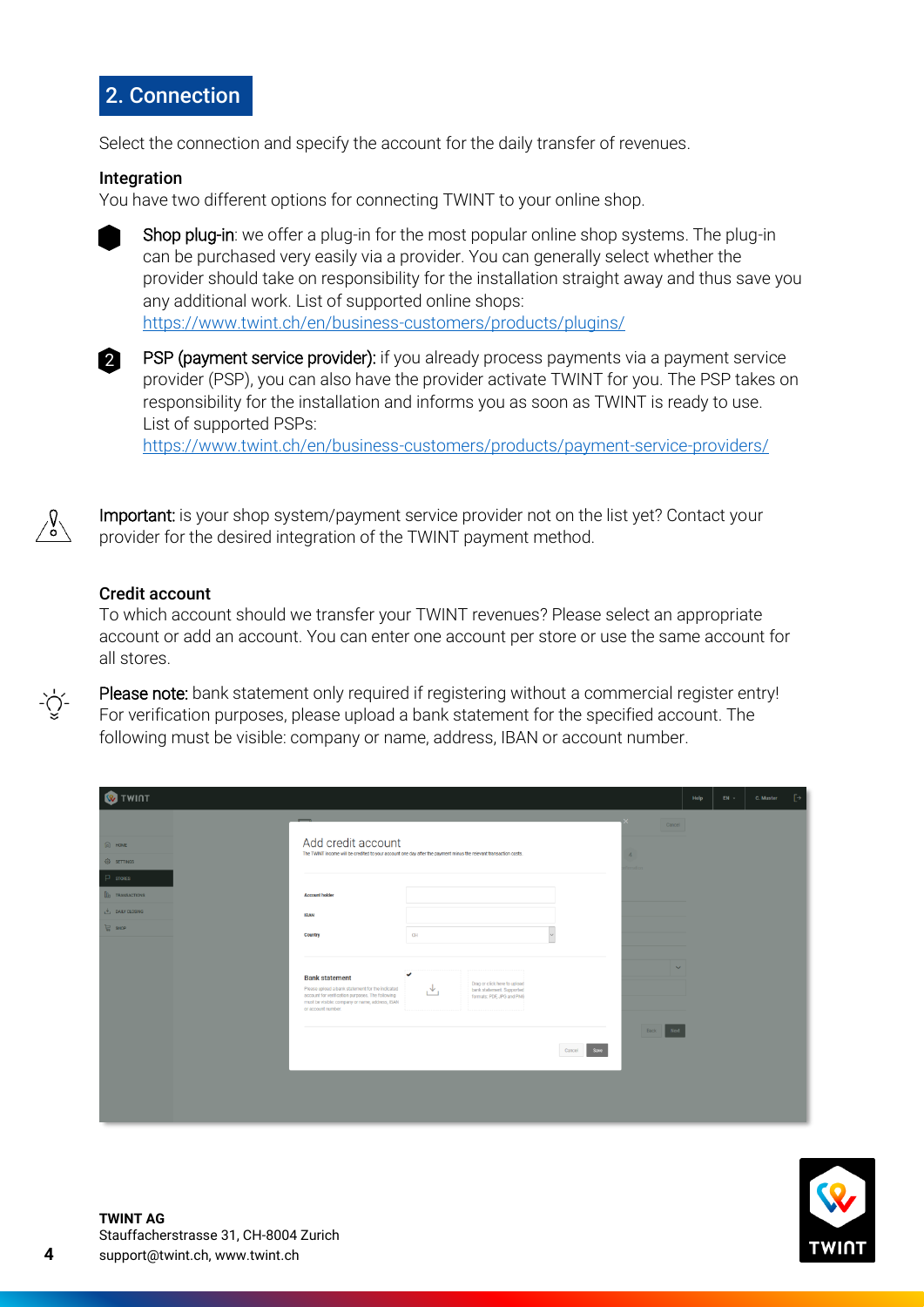## 3. Summary

Check all of your details again and edit these if necessary. Click on 'Send order' to create the store.

| <b>W</b> TWINT         |                                                                                                                        |                                                    |                 |              |                   | Help | $EN -$ | C. Muster |
|------------------------|------------------------------------------------------------------------------------------------------------------------|----------------------------------------------------|-----------------|--------------|-------------------|------|--------|-----------|
|                        | Add online shop                                                                                                        |                                                    |                 |              | Cancel            |      |        |           |
| $\widehat{[2]}$ HOME   |                                                                                                                        | $\odot$                                            | $\vert 3 \vert$ | 4            |                   |      |        |           |
| @ SETTINGS             | C<br>Basio details                                                                                                     | Connection                                         | Summary         | Confirmation |                   |      |        |           |
| $\vert 2 \vert$ stores |                                                                                                                        |                                                    |                 |              |                   |      |        |           |
| <b>ID</b> TRANSACTIONS | <b>TWINT online shop</b><br>Have you checked your details? You can make changes after saving your details at any time. |                                                    |                 |              |                   |      |        |           |
| <b>さ</b> DAILY CLOSING |                                                                                                                        |                                                    |                 |              |                   |      |        |           |
| $F =$ зное             | <b>Basic data</b>                                                                                                      |                                                    |                 |              | $\mathcal{O}$     |      |        |           |
|                        | Sector                                                                                                                 | <b>Business Services, Not Elsewhere Classified</b> |                 |              |                   |      |        |           |
|                        | Name of store                                                                                                          | <b>TWINT</b> online shop                           |                 |              |                   |      |        |           |
|                        | Street, number                                                                                                         | Online shop street 10                              |                 |              |                   |      |        |           |
|                        | Postcode, town<br>Website                                                                                              | 3007 Bern<br>www.twint.ch                          |                 |              |                   |      |        |           |
|                        | Logo                                                                                                                   |                                                    |                 |              |                   |      |        |           |
|                        | This logo may be used by TWINT for advertising [V]<br>ригровев.                                                        |                                                    |                 |              |                   |      |        |           |
|                        | <b>Further details</b>                                                                                                 |                                                    |                 |              | $\mathcal{O}$     |      |        |           |
|                        | Integration type                                                                                                       | PSP (payment service provider): TWINT SBS          |                 |              |                   |      |        |           |
|                        | Credit account                                                                                                         |                                                    |                 |              |                   |      |        |           |
|                        | Name of store (for statement)/CCV terminal<br>code                                                                     |                                                    |                 |              |                   |      |        |           |
|                        |                                                                                                                        |                                                    |                 |              |                   |      |        |           |
|                        |                                                                                                                        |                                                    |                 | Back         | <b>Send order</b> |      |        |           |

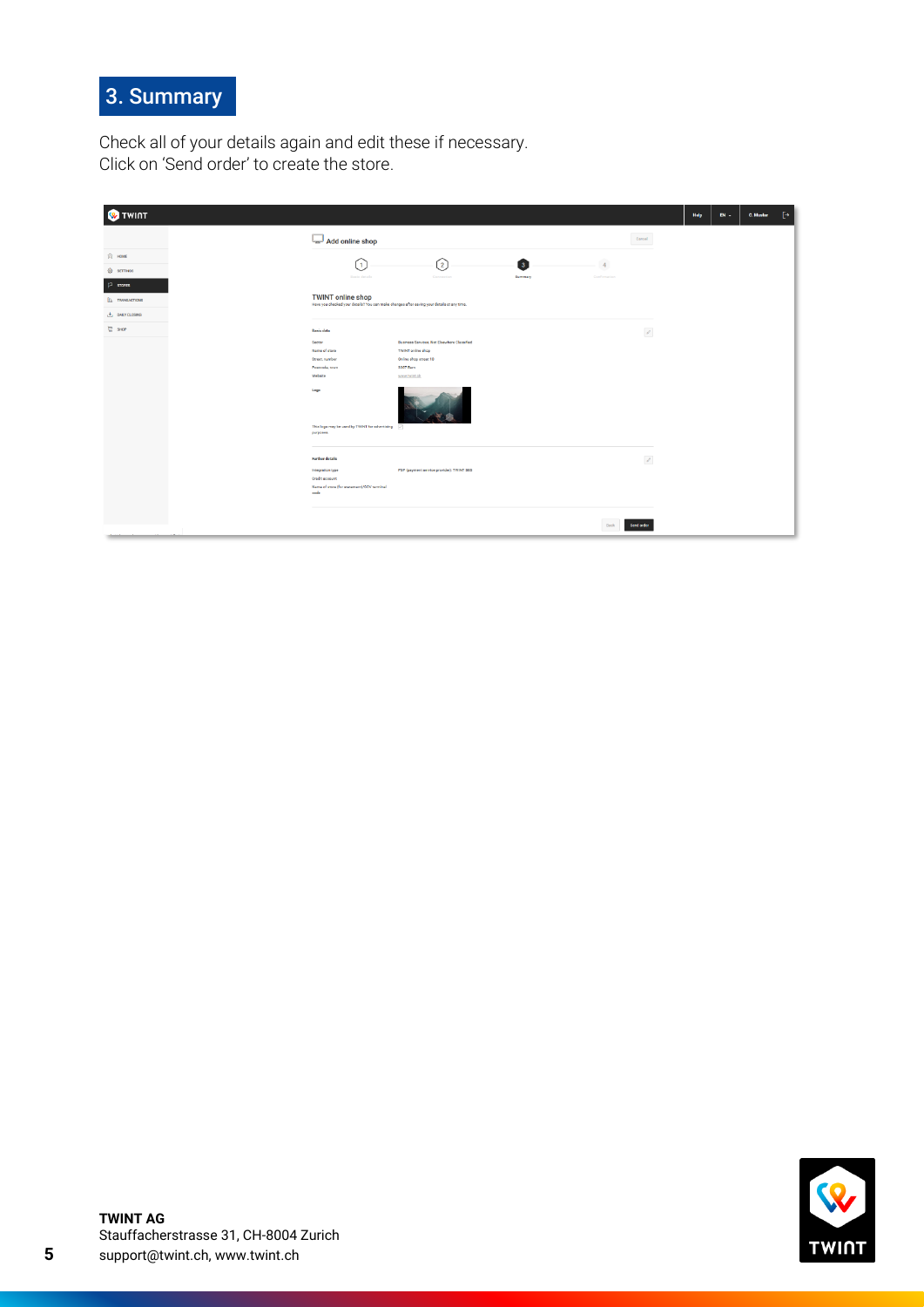## 4. Confirmation

You have now created your store in the merchant portal. We have sent you a confirmation e-mail containing your details. For legal reasons, you will also receive a confirmation by post of the initial registration for your records.

#### Integration

The next steps are indicated to you the confirmation screen. These next steps may include the following:



Shop plug-in: please contact the relevant provider to complete the integration of TWINT. The plug-in can be purchased very easily via a provider. You can generally select whether the provider should take on responsibility for the installation straight away and thus save you any additional work.

PSP (payment service provider): your payment service provider has received your contact data from us and will contact you shortly so that you can complete the integration of TWINT. 2

|                        | Add online shop                                                                                                                                              |  |  |
|------------------------|--------------------------------------------------------------------------------------------------------------------------------------------------------------|--|--|
| $\widehat{[n]}$ HOME   | Thank you!                                                                                                                                                   |  |  |
| SETTINGS               | Your store TWINT online shop was registered.                                                                                                                 |  |  |
| $P$ stores             | We have sent you a confirmation e-mail.<br>Your store's UUID: 1131a6d6-8f5c-4f06-948a-fa202f24b479                                                           |  |  |
| <b>Ib</b> TRANSACTIONS |                                                                                                                                                              |  |  |
| $+$ DAILY CLOSING      | <b>Next steps</b>                                                                                                                                            |  |  |
| $\Xi$ shop             | Payment service provider (PSP)                                                                                                                               |  |  |
|                        | Your payment service provider has just received your contact data from us and will contact you shortly so that you can complete the integration of<br>TWINT. |  |  |
|                        | Add additional store<br>Would you like to use TWINT at other locations? No problem! You can enter these right now. Add now                                   |  |  |
|                        | TWINT merchant portal version 10.4.5                                                                                                                         |  |  |
|                        |                                                                                                                                                              |  |  |

## Add additional store

Enter an additional store with TWINT.